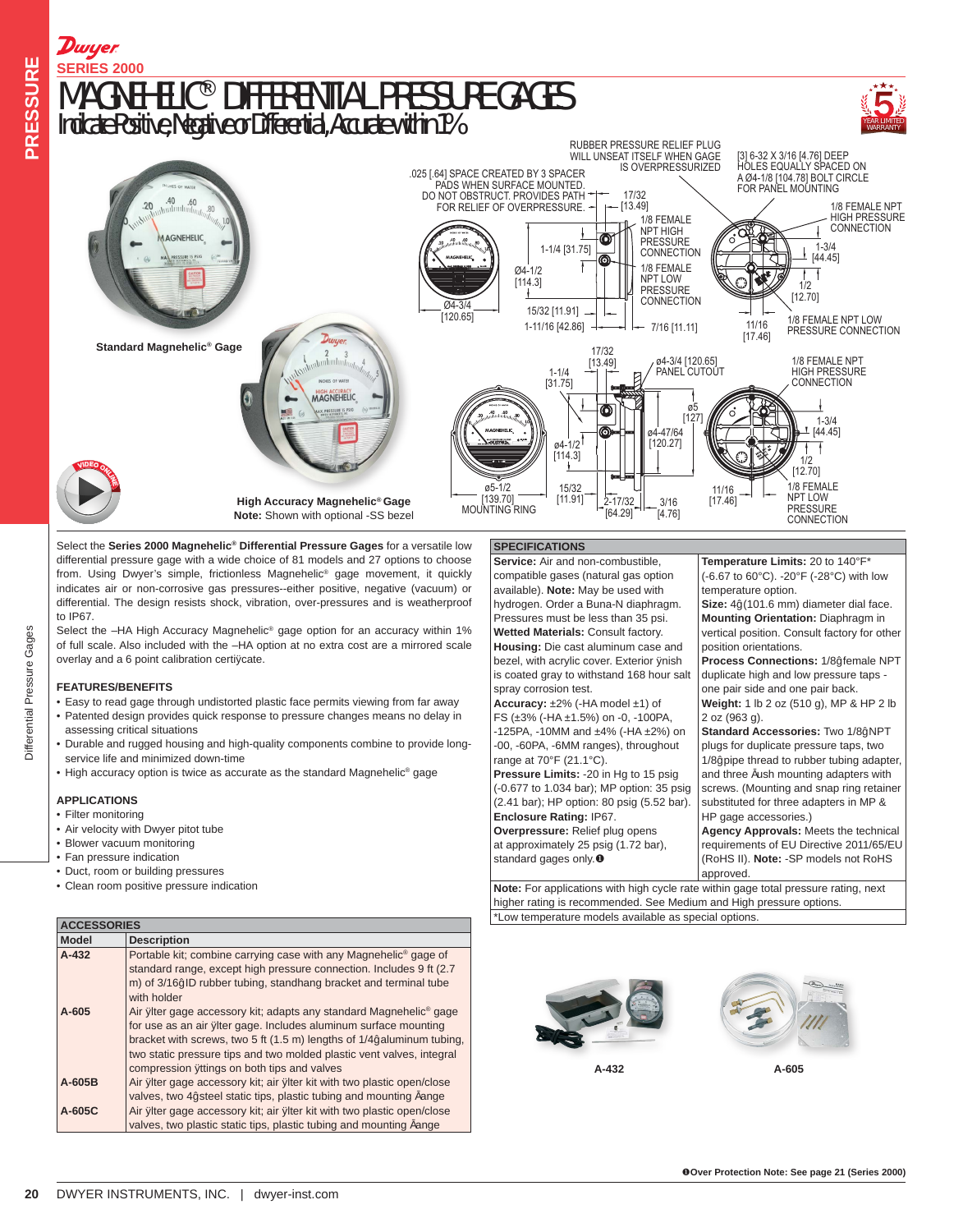# MAGNEHELIC® DIFFERENTIAL PRESSURE GAGES Indicate Positive, Negative or Differential, Accurate within 1% **SERIES 2000** Dwyer.

**Bezel** provides fange for fush mounting in panel.

**Clear plastic face** is highly resistant to breakage. Provides undistorted viewing of pointer and scale.

**Precision litho-printed scale** is accurate and easy to read.

**Calibrated range** spring is flat spring steel. Small amplitude of motion assures consistency and long life. It reacts to pressure on diaphragm. Live length adjustable for calibration.

**Red tipped pointer** of heat treated aluminum tubing is easy to see. It is rigidly mounted on the helix shaft.

**Pointer stops** of molded rubber prevent pointer over-travel without damage.

**"Wishbone" assembly** provides mounting for helix, helix bearings and pointer shaft.

**Jeweled bearings** are shock-resistant mounted; provide virtually friction-free motion for helix. Motion damped with high viscosity silicone fuid.

**Helix** is precision made from an alloy of high magnetic permeability. Mounted in jeweled bearings, it turns freely, following the magnetic feld to move the pointer across the scale.

**Zero adjustment screw** is conveniently located in the<br>plastic cover, and is accessible without removing cover. —<br>O-ring seal provides pressure tightness.

**O-ring seal** for cover assures pressure integrity of case.

#### **OVERPRESSURE PROTECTION**

**Blowout plug** is comprised of a rubber plug on the rear which functions as a relief valve by unseating and venting the gage interior when over pressure reaches approximately 25 psig (1.7 bar). To provide a free path for pressure relief, there are four spacer pads which maintain 0.023˝ clearance

when gage is surface mounted. Do not obstruct the gap<br>created by these pads.<br>The blowout plug is not used on models above 180<sup>7</sup> of<br>water pressure, medium or high pressure models, or on<br>gages which require an elastomer oth

The blowout plug should not be used as a system overpressure control. High supply pressures may still cause the gage to fail due to over pressurization, resulting in property damage or serious injury. Good engineering practices should be utilized to prevent your system from exceeding the ratings of any component.

**Die cast aluminum case** is precision made and iridite-dipped to withstand 168 hour salt spray corrosion test. Exterior finished in baked dark gray hammerloid. One case size is used for all standard pressure options, and for both surface and fush mounting.

**Silicone rubber diaphragm** with integrally molded O-ring<br>is supported by front and rear plates. It is locked and<br>sealed in position with a sealing plate and retaining ring. Diaphragm motion is restricted to prevent damage due to overpressures.

**Samarium Cobalt magnet** mounted at one end of range spring rotates helix without mechanical linkages.

| <b>MODEL CHART</b>        |                                                                                                                                               |                           |               |                           |               |                                  |                 |            |                               |                        |  |  |
|---------------------------|-----------------------------------------------------------------------------------------------------------------------------------------------|---------------------------|---------------|---------------------------|---------------|----------------------------------|-----------------|------------|-------------------------------|------------------------|--|--|
|                           | Range,                                                                                                                                        |                           | Range,        |                           | Range, MM     |                                  | Range,          |            | Dual Scale Air Velocity Units |                        |  |  |
| Model                     | <b>Inches of Water</b>                                                                                                                        | Model                     | PSI           | Model                     | of Water      | Model                            | kPa             |            | For use with pitot tube       |                        |  |  |
| 2000-00Nt ••              | $.05 - 0 - .2$                                                                                                                                | 2201                      | $ 0-1 $       | 2000-6MM+••               | $0-6$         | 2000-0.5KPA                      | $ 0 - 0.5 $     |            |                               |                        |  |  |
| 2000-00+                  | $0 - 25$                                                                                                                                      | 2202                      | $ 0-2 $       | 2000-10MM+                | $0 - 10$      | 2000-1KPA                        | $ 0-1 $         |            |                               |                        |  |  |
| 2000-01                   | $0 - .50$                                                                                                                                     | 2203                      | $ 0-3 $       | 2000-15MM                 | $ 0 - 15$     | 2000-1.5KPA                      | $ 0-1.5$        |            |                               | Range, in w.c./        |  |  |
| 2001                      | $0 - 1.0$                                                                                                                                     | 2204                      | $ 0 - 4 $     | 2000-25MM                 | $0 - 25$      | 2000-2KPA                        | $0-2$           |            | Model                         | <b>Velocity F.P.M.</b> |  |  |
| 2002                      | $0 - 2.0$                                                                                                                                     | 2205                      | $ 0-5 $       | 2000-30MM                 | $ 0 - 30$     | 2000-2.5KPA 0-2.5                |                 |            | 2000-00AV+**                  | $0 - 25/$              |  |  |
| 2003                      | $0 - 3.0$                                                                                                                                     | 2210*                     | $ 0 - 10$     | 2000-50MM                 | $0 - 50$      | 2000-3KPA                        | $0-3$           |            |                               | 300-2000               |  |  |
| 2004                      | $0 - 4.0$                                                                                                                                     | 2215*                     | $ 0 - 15$     | 2000-80MM                 | $0 - 80$      | 2000-4KPA                        | $0 - 4$         |            | 2000-0AV+                     | $0 - 50/$              |  |  |
| 2005                      | $0 - 5.0$                                                                                                                                     | 2220*                     | $ 0-20 $      | 2000-100MM                | $0 - 100$     | 2000-5KPA                        | $0-5$           |            |                               | 500-2800               |  |  |
| 2006                      | $0 - 6.0$                                                                                                                                     | 2230**                    | $ 0 - 30 $    | 2000-125MM                | $0 - 125$     | 2000-8KPA                        | $0-8$           |            | 2001AV                        | $0 - 1.0/$             |  |  |
| 2008                      | $0 - 8.0$                                                                                                                                     |                           |               | 2000-150MM                | $0 - 150$     | 2000-10KPA                       | $0 - 10$        |            |                               | 500-4000               |  |  |
| 2010                      | $0 - 10$                                                                                                                                      |                           | Range, CM     | 2000-200MM                | $0 - 200$     | 2000-15KPA                       | $0 - 15$        |            | <b>2002AV</b>                 | $0 - 2.0/$             |  |  |
| 2012                      | $0 - 12$                                                                                                                                      | Model                     | of Water      | 2000-250MM                | $0 - 250$     | 2000-20KPA                       | $0 - 20$        |            |                               | 1000-5600              |  |  |
| 2015                      | $0 - 15$                                                                                                                                      |                           |               | 2000-300MM                | $ 0 - 300$    | 2000-25KPA                       | $0 - 25$        |            | 2005AV                        | $0 - 5.0/$             |  |  |
| 2020                      | $0 - 20$                                                                                                                                      | 2000-15CM                 | $ 0 - 15$     | <b>Zero Center Ranges</b> |               | 2000-30KPA                       | $ 0 - 30 $      |            |                               | 2000-8800              |  |  |
| 2025                      | $0 - 25$                                                                                                                                      | 2000-20CM                 | $0 - 20$      | 2300-6MM+ ••              | $3 - 0 - 3$   |                                  |                 |            | <b>2010AV</b>                 | $0 - 10/$              |  |  |
| 2030                      | $0 - 30$                                                                                                                                      | 2000-25CM                 | $0 - 25$      | 2300-10MM+                | $5 - 0 - 5$   | <b>Zero Center Ranges</b>        |                 |            |                               | 2000-12500             |  |  |
| 2040                      | $0 - 40$                                                                                                                                      | 2000-50CM                 | $ 0 - 50 $    | 2300-20MM+                | $10 - 0 - 10$ | 2300-1KPA                        | $.5 - 0 - .5$   |            |                               |                        |  |  |
| 2050                      | $0 - 50$                                                                                                                                      | 2000-80CM                 | $ 0 - 80 $    | Model                     | Range, Pa     | 2300-2KPA                        | $1 - 0 - 1$     |            |                               |                        |  |  |
| 2060                      | $0 - 60$                                                                                                                                      | 2000-100CM 0-100          |               | 2000-60NPA+. 10-0-50      |               | 2300-2.5KPA 1.25-0-1.25          |                 |            |                               |                        |  |  |
| 2080                      | $0 - 80$                                                                                                                                      | 2000-150CM 0-150          |               | 2000-60PA+                | $0 - 60$      | 2300-3KPA                        | $1.5 - 0 - 1.5$ |            |                               |                        |  |  |
| 2100                      | $0 - 100$                                                                                                                                     | 2000-200CM 0-200          |               | 2000-100PA+               | $0 - 100$     | Dual Scale English/Metric Models |                 |            |                               |                        |  |  |
| 2120                      | $0 - 120$                                                                                                                                     | 2000-250CM 0-250          |               | 2000-125PA1.              | $ 0 - 125 $   |                                  | Range,          | Range,     |                               |                        |  |  |
| 2150                      | $0 - 150$                                                                                                                                     | 2000-300CM 0-300          |               | 2000-250PA                | $0 - 250$     | Model                            | in w.c.         | Pa or kPa  |                               |                        |  |  |
| 2160                      | $0 - 160$                                                                                                                                     | <b>Zero Center Ranges</b> |               | 2000-300PA                | $0 - 300$     | 2000-00D+••                      | $0 - 25$        | 0-62 Pa    |                               |                        |  |  |
| 2180*                     | $0 - 180$                                                                                                                                     | 2300-4CM                  | $2 - 0 - 2$   | 2000-500PA                | $0 - 500$     | 2000-0D1·                        | $0 - 0.5$       | 0-125 Pa   |                               |                        |  |  |
| 2250*                     | $0 - 250$                                                                                                                                     | 2300-10CM                 | $5 - 0 - 5$   | 2000-750PA                | $0 - 750$     | 2001D                            | $0 - 1.0$       | 0-250 Pa   |                               |                        |  |  |
| <b>Zero Center Ranges</b> |                                                                                                                                               | 2300-30CM                 | $15 - 0 - 15$ | 2000-1000PA               | $ 0 - 1000$   | 2002D                            | $0 - 2.0$       | 0-500 Pa   |                               |                        |  |  |
| 2300-00+                  | $0.125 - 0.125$                                                                                                                               |                           |               |                           |               | 2003D                            | $0 - 3.0$       | 0-750 Pa   |                               |                        |  |  |
| 2300-01                   | $.25 - 0 - .25$                                                                                                                               |                           |               | <b>Zero Center Ranges</b> |               | 2004D                            | $0 - 4.0$       | 0-1.0 kPa  |                               |                        |  |  |
| 2301                      | $.5 - 0 - .5$                                                                                                                                 |                           |               | Model                     | Range, Pa     | 2005D                            | $0 - 5.0$       | 0-1.25 kPa |                               |                        |  |  |
| 2302                      | $1 - 0 - 1$                                                                                                                                   |                           |               | 2300-60PA1 ••             | $30 - 0 - 30$ | 2006D                            | $0 - 6.0$       | 0-1.5 kPa  |                               |                        |  |  |
| 2304                      | $2 - 0 - 2$                                                                                                                                   |                           |               | 2300-100PA+               | $50 - 0 - 50$ | 2008D                            | $0 - 8.0$       | 0-2.0 kPa  |                               |                        |  |  |
| 2310                      | $5 - 0 - 5$                                                                                                                                   |                           |               | 2300-120PA                | 60-0-60       | 2010D                            | $0 - 10$        | 0-2.5 kPa  |                               |                        |  |  |
| 2320                      | $10 - 0 - 10$                                                                                                                                 |                           |               | 2300-200PA                | 100-0-100     | 2015D                            | $0 - 15$        | 0-3.7 kPa  |                               |                        |  |  |
| 2330                      | $15 - 0 - 15$                                                                                                                                 |                           |               | 2300-250PA                | 125-0-125     | 2020D                            | $0 - 20$        | 0-5 kPa    |                               |                        |  |  |
|                           |                                                                                                                                               |                           |               | 2300-300PA                | 150-0-150     | 2025D                            | $0 - 25$        | 0-6.2 kPa  |                               |                        |  |  |
|                           |                                                                                                                                               |                           |               | 2300-500PA                | 250-0-250     | 2050D                            | $0 - 50$        | 0-12.4 kPa |                               |                        |  |  |
|                           |                                                                                                                                               |                           |               | 2300-1000PA               | 500-0-500     | 2060D                            | $0 - 60$        | 0-15 kPa   |                               |                        |  |  |
|                           | **HP option standard<br><b>These ranges calibrated for vertical scale position</b><br>• Accuracy ±3%<br>*MP option standard<br>• Accuracy ±4% |                           |               |                           |               |                                  |                 |            |                               |                        |  |  |

**VELOCITY AND VOLUMETRIC FLOW UNITS** Scales are available on the Magnehelic®<br>gage that read in velocity units (FPM, m/s)<br>or volumetric fow units (SCFM, m<sup>3</sup>/s), m<sup>3</sup>/h),<br>Stocked velocity units with dual range scales<br>in inches w.c. and feet per minute are sho When ordering volumetric fow scales please specify the maximum fow rate and its<br>corresponding pressure.

## **ACCESSORIES**

**Model Description A-321** Safety relief valve

**A-448 A-135** 3-piece magnet kit for mounting Magnehelic® gage directly to magnetic surface

**A-401** Rubber gasket for panel mounting Plastic carry case

Example: 0.5 in w.c. = 16,000 CFM. **A-310A** can then be removed to check or re-zero the gage. **A-310A** 3-way vent valves. In applications where pressure is continuous and the Magnehelic® gage is connected by metal or plastic tubing which cannot be easily removed, we suggest using Dwyer A-310A vent valves to connect gage. Pressure